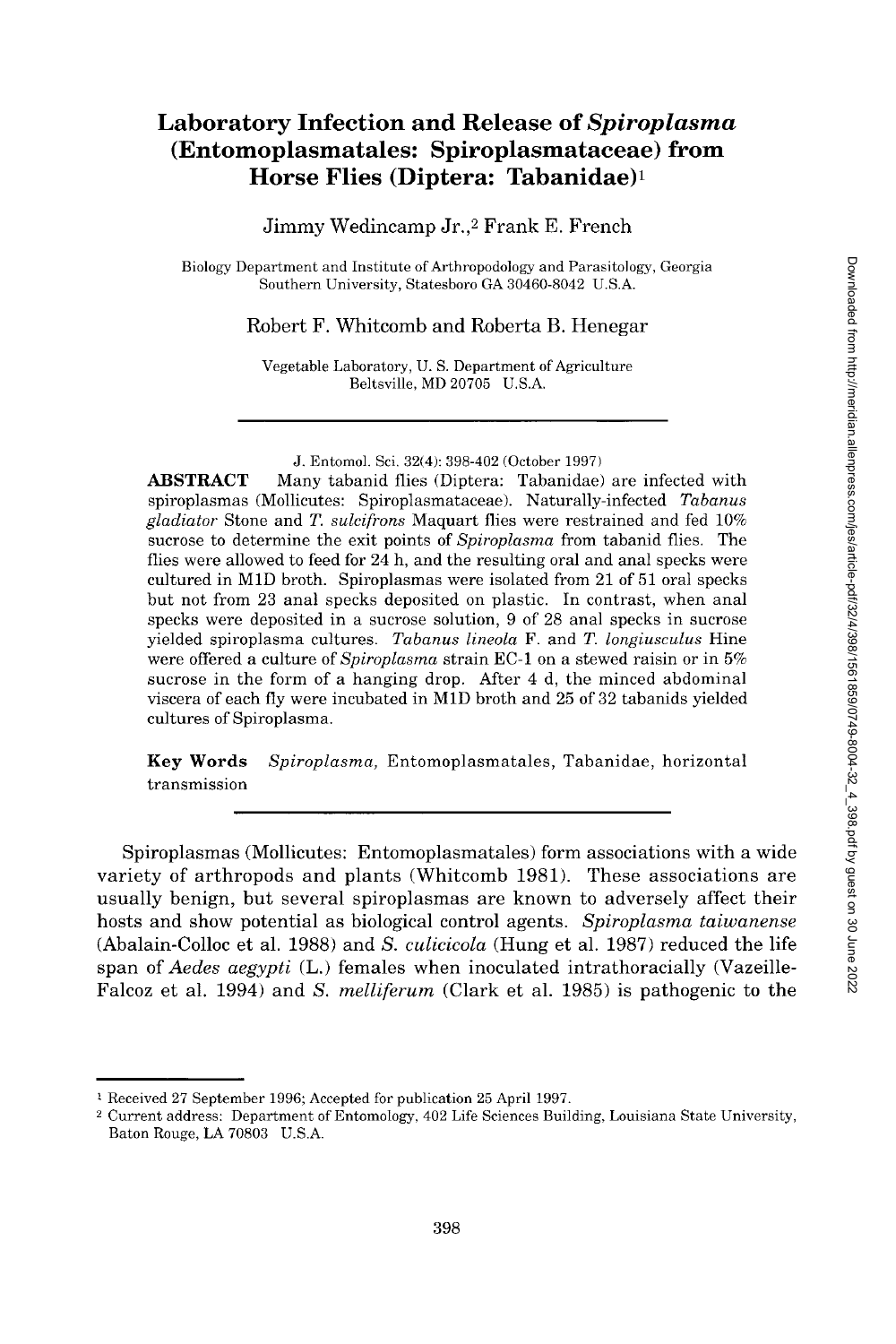honey bee, *Apis melliferi* L., (Clark and Whitcomb 1984). The Colorado potato beetle, *Leptinotarsa decimlineata* L., spiroplasma is a candidate for use as a biological control agent because of host specificity and the possibility of inserting a pathogenic gene (Konai et al. 1992). If spiroplasmas are to be used as biological control agents much more must be determined regarding their bionomics.

Tabanid flies (Tabanidae) are rich reservoirs of spiroplasmas (Clark et al. 1984, French et al. 1992). Transmission cycles of spiroplasmas among tabanids are undescribed, but it is likely that adults acquire spiroplasmas from their environment. Limited sampling of tabanid larvae suggests that spiroplasmas do not occur or are rare in tabanid larvae (French et al. 1992). Male and female tabanids require daily ingestion of water and carbohydrates (Teskey 1990). Some tabanids are known to feed on honeydew (Schutz and Gaugler 1989, Teskey 1990). Infected tabanids could deposit spiroplasmas in oral and anal specks at carbohydrate feeding sites where susceptible files would become infected.

Because the mechansim of horizontal transmission of spiroplasmas among tabanids is unclear, the objective of this study were: (1) to determine the exit points of spiroplasmas from tabanids, and (2) to determine if tabanids could be infected by ingestion of spiroplasmas in sugar water.

## **Materials and Methods**

**Recovery from oral and anal specks.** Naturally-infected tabanids (45 *Tabanus gladiator* Stone and 6 *T. sulcifrons* Macquart) were collected from populations with a 94% infection rate in a Gressitt-Malaise trap (Gressitt and Gressitt 1962) 20 Sept through 16 Oct 1992 and 4 through 17 Oct 1993 in Bulloch Co., GA. Tabanids were chilled and each placed into a sterile, plastic culture tube  $(12 \times 75 \text{ mm})$  with the head of the fly projecting outward. A piece of scotch tape was applied between the head and thorax of the tabanid, forming a head gate, allowing the fly to turn its head freely but restraining forward or backward movement. One drop of 10% sucrose on a cover glass was placed under the mouthparts of the fly for feeding and deposition of oral fly specks. The culture tube served as the collection reservoir for the anal fly specks. One drop of 10% sucrose was placed under the anus in each of the culture tubes of 28 flies so that anal specks would be deposited in sugar.

After 24 h, abdominal viscera were cultured as previously described (Markham et al. 1983), and surfaces of the cover glasses and anal specks in the culture tubes were cultured to determine the presence of spiroplasmas. Each cover glass was placed in a 100 mm  $\times$  15 mm sterile Petri dish and covered with 1.5 ml of M1D broth (Whitcomb 1983) for approximately 5 min. A sterile 3ml syringe and 18-gauge needle were used to collect the broth and expel it over each cover glass 3 times in order to wash off the remaining residue prior to passage through a 0.45-pm syringe filter. The anal specks were cultured similarly with MID broth introduced into the culture tubes that contained the anal specks. All cultures were incubated at 30°C.

**Laboratory infection of tabanids with** *Spiroplasma*. The group XIV EC-1 strain of *Spiroplasma,* originally isolated from adult firefly beetles,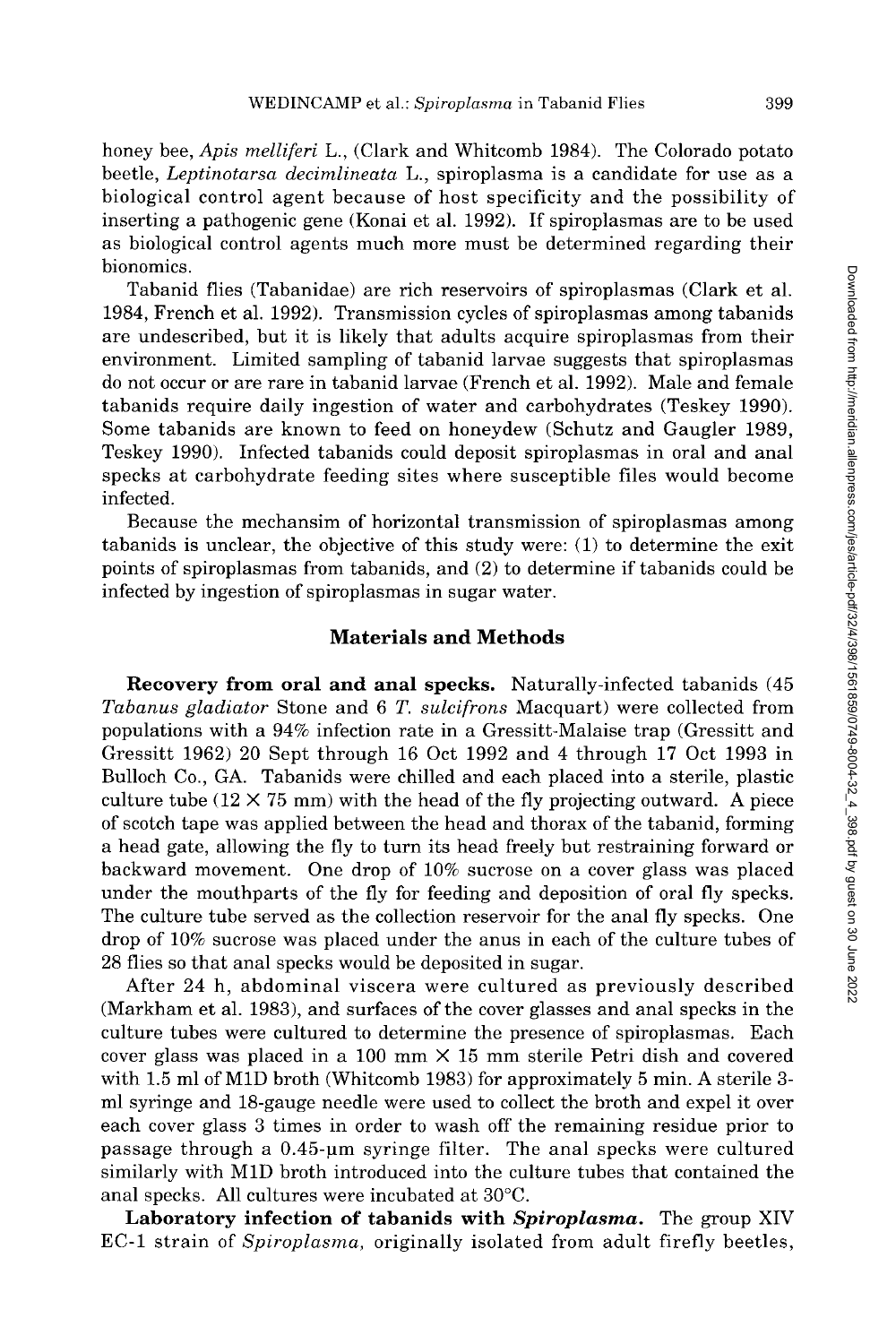*Ellychnia corrusca* (L.) (Coleoptera: Lampyridae) collected in Maryland (Hackett et al. 1992), was used for this test. The group XIV EC-1 strain of *Spiroplasma* also occurs in tabanid populations (Hackett et al. 1992). On 13 June 1993, 33 *T. longiusculus* Hine and 16 *T. lineola* F. were captured using a Gressitt-Malaise trap (Gressitt and Gressitt 1962) in Bulloch Co., GA. These tabanids were placed individually in 250-ml jars and offered hanging drops of 10% sucrose. On the second day, the specimens were randomly assigned to one of three groups. Group 1 was offered a hanging drop of EC-1 culture in  $5\%$ sucrose for 1 d. Group 2 was offered 100  $\mu$ l of EC-1 culture in 5% sucrose on a stewed raisin for 1 d. Group 3 was offered only a hanging drop of 10% sucrose. After treatment, all flies were provided daily with a hanging drop of 10% sucrose for 4 d and then the abdominal viscera and hemolymph were cultured for *Spiroplasma.* Organisms were isolated from tabanid abdominal viscera and hemolymph using previously published techniques according to Markham et al. (1983), with the exception that 2 drops of Photo-Flo 200 were added to 30 ml of 0.5% NaOCl solution. This surfactant was used to wet the surface of the tabanids and insure surface sterilization.

Serological deformation tests (Williamson and Whitcomb 1983) with antiserum to strain EC-1 (1: 1280) were used to confirm the presence of *Spiroplasma* strain EC-1. Stock antisera was diluted 1: 640 with MID broth (Whitcomb 1983). Position and accession number of each culture was marked on a sterile serological microtiter plate. Twenty jul of diluted antiserum was added to each well in the microtiter plate. Next, 20 µl of Spiroplasma culture was placed into each well to give a final dilution of 1: 1280. The cultures were allowed to incubate for 20 min then drops of the culture were placed onto a clean slide, covered with an 18 mm cover glass and viewed at lOOOx using darkfield microscopy. Controls consisted of *Spiroplasma* culture than contained no antiserum. A positive deformation test was indicated by the agglutination and deformation of the helical *Spiroplasma* form. Cultures were further screened with a series of polyvalent antisera to all known groups of spiroplasmas associated with tabanids.

## **Results**

**Recovery from oral and anal specks.** Spiroplasmas were isolated from fly specks of naturally-infected *T. gladiator* and *T. sulcifrons.* Spiroplasmas were cultured from 21 of 51 oral specks in sucrose on cover glasses. Spiroplasmas were cultured from 9 of 28 tubes with anal fly specks deposited in sucrose, but none were recovered from 23 tubes containing anal fly specks deposited directly on culture tubes. Spiroplasma strains isolated from viscera, mouth specks and anal specks included group XIV strain EC-1, group XXXII strain TABS, group XVIII strain TN-1, group XXIII strain TG-1 and group XXXII strain TAUS-1. Over half of the cultures were mixes of strains. Strain TG-1 was detected in 51% of the cultures (antisera reactions of 1:20-1:640) and strain TAUS-1 was detected in 24% of the cultures (antisera reactions of 1:640- 1:5120).

**Laboratory infection of tabanids with** *Spiroplasma*. Tabanids fed *Spiroplasma* strain EC-1 in 5% sucrose had a visceral infection rate of 88% (15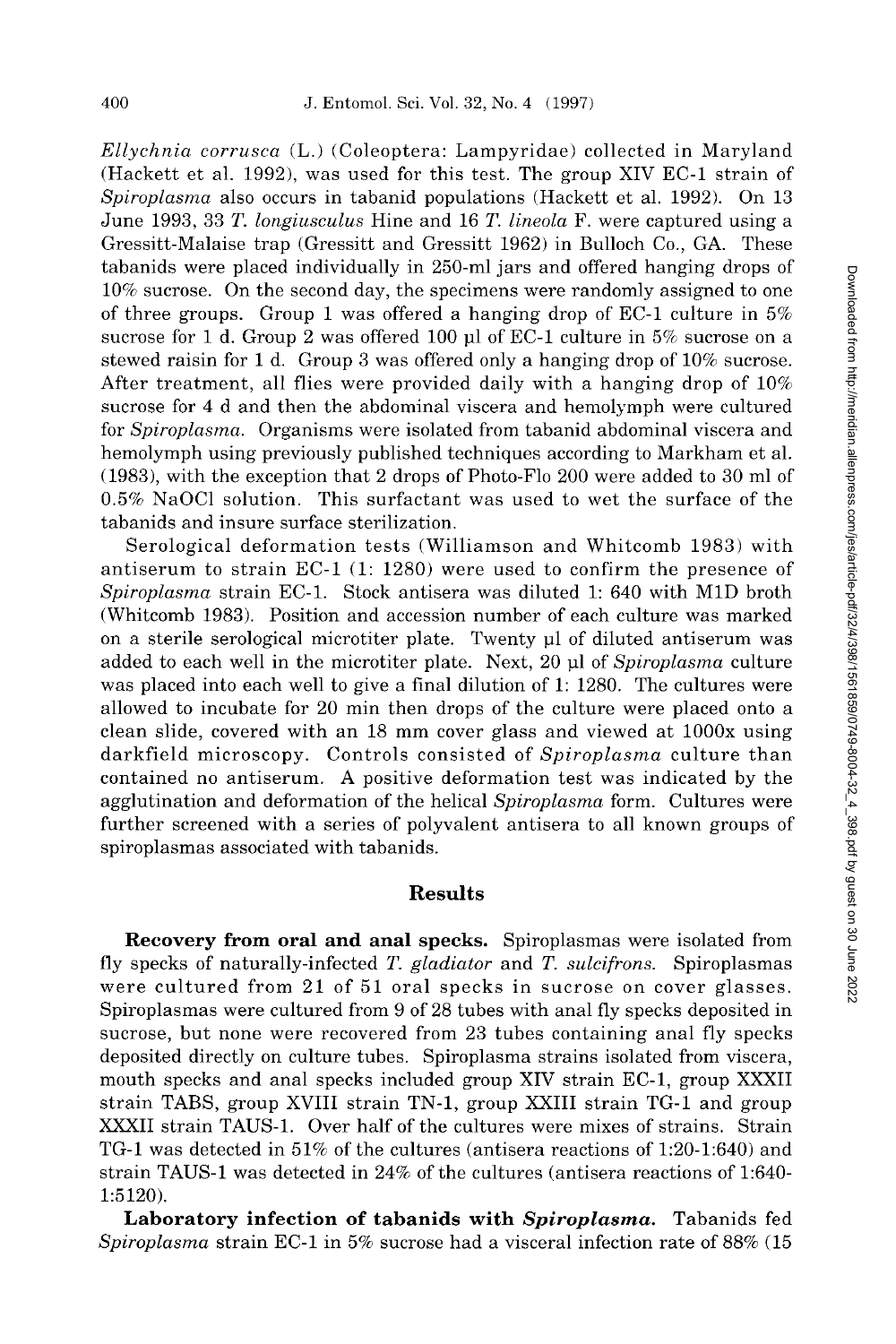of 17). Flies offered 100 µl of EC-1 culture in  $5\%$  sucrose on a stewed raisin had a visceral infection rate of 63% (10 of 15). All isolates were shown to be strain EC-1 by deformation tests at a final dilution of 1: 1280. No spiroplasmas were recovered from the hemolymph samples. Only 1 of 15 (7%) control tabanids, fed only 10% sucrose, had a natural spiroplasma visceral infection.

## **Discussion**

Tabanids are economically and medically important dipteran pests that have been recognized as hosts for spiroplasmas since the early 1980's (Clark et al. 1984), but how tabanids acquire spiroplasmas is still uncertain (Wedincamp et al. 1996). The use of spiroplasmas as a means to control tabanid populations is optimistic at best, but not impossible. Insecticide resistance has become a major problem with insect control and innovative methods of control are needed. If spiroplasmas are to be used as control agents, then much needs to be learned about their bionomics. In this paper, we show that spiroplasmas leave adult tabanids from both the mouthparts and the anus. Because the survival of spiroplasmas outside of the tabanid appears to be enhanced by deposition in sucrose, a closer examination of tabanid carbohydrate feeding sites may uncover transfer mechanisms of *Spiroplasma* from infected flies to uninfected flies. Perhaps spiroplasmas can survive when deposited at sites that naturally contain sucrose, such as honeydew, tree sap flows and nectaries. That spiroplasmas may remain viable long enough for transmission to other tabanids at natural carbohydrate feeding stations is suggested by air-dried spiroplasma cultures in sucrose surviving for up to 180 days in the laboratory (Wedincamp et al. 1996).

Our results indicate that tabanids are readily infected with spiroplasmas by ingestion. *Spiroplasma* strain HYOS-1 is also infective when ingested by tabanids (Railey and French 1990). Adult tabanid flies visit carbohydrate feeding sites (Schutz and Gaugler 1989, Teskey 1990) and may deposit spiroplasmas at these areas while feeding. After deposition at the feeding site, spiroplasmas may survive for days, which would increase the chance that subsequent flies visiting the same site would acquire infections. These factors could account for the increase in infection rates among tabanids in late spring or early summer (French et al. 1990).

#### **References Cited**

- **Abalain-Colloc, M. L., L. Rosen, J. G. Tully, J. M. Bove, C. Chastel and D. L. Williamson. 1988.** *Spiroplasma ta'iwanense* sp. nov. from *Culex tritaeniorhynchus*  mosquitoes collected in Taiwan. Int. J. Syst. Bacteriol. 38: 103-107.
- **Clark, T. B. and R. F. Whitcomb. 1984.** Pathogenicity of mollicutes for insects: possible use in biological control. Ann. Microbiol. 135 A: 141-150.
- **Clark, T. B., R. F. Whitcomb, J. G. Tully, C. Mouches, C. Saillard, J. M. Bove, H. Wroblewski, P. Carle, D. L. Rose, R. B. Henegar and D. L. Williamson. 1985.**  *Spiroplasma melliferum,* a new species from the honeybee (*Apis mellifera).* Int. J. Syst. Bacteriol. 35: 296-308.
- **Clark, T. B., B. V. Peterson, R. F. Whitcomb, R. B. Henegar, K. J. Hackett and J. G. Tully. 1984.** Spiroplasmas in the Tabanidae. Isr. J. Med. Sci. 20: 1002-1005.